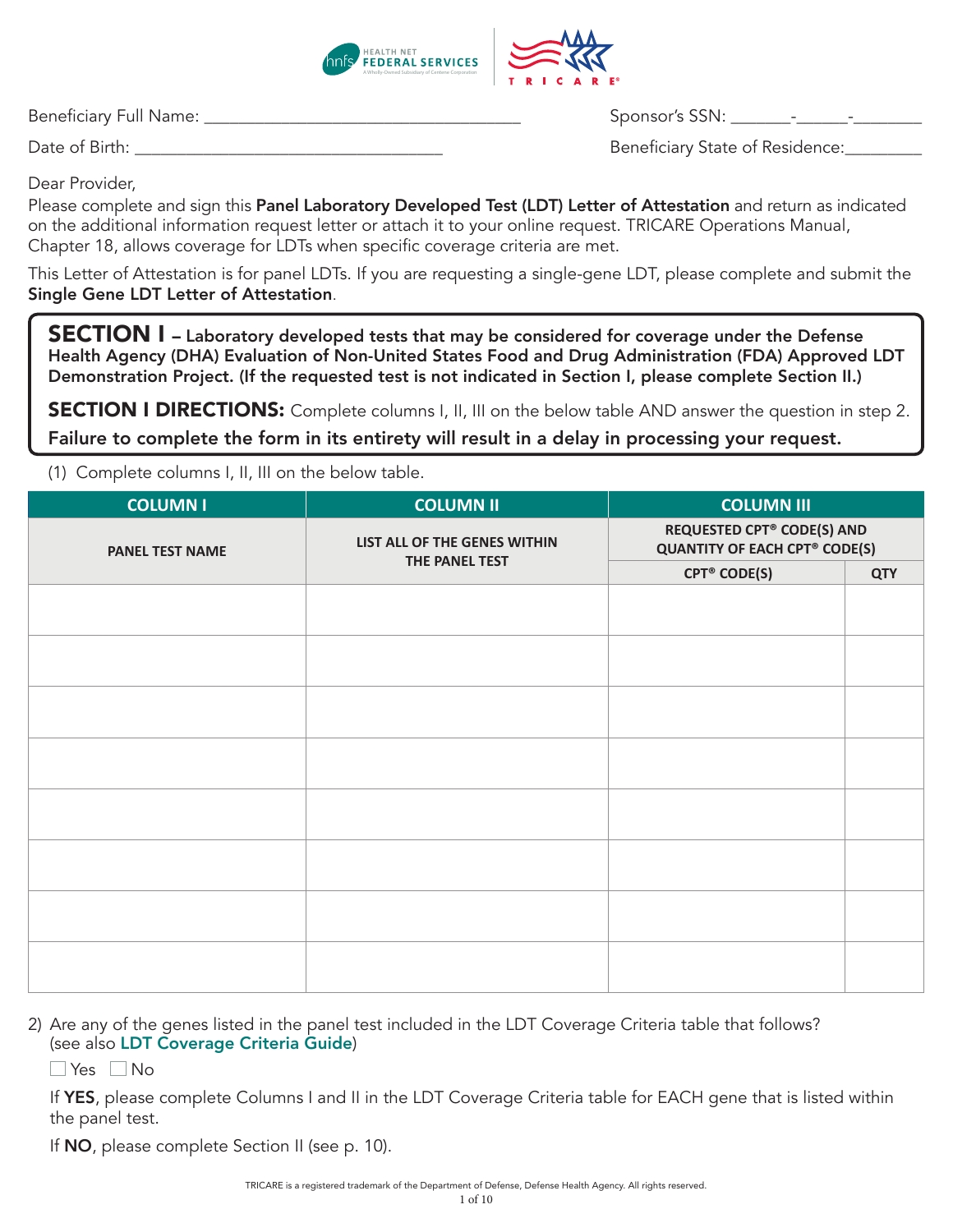## LDT Coverage Criteria Table:

Complete COLUMNS I and II for EACH gene that is listed within the panel test.

Failure to complete the form in its entirety will result in a delay in processing your request.

| <b>COLUMNI</b><br>Select the gene(s) being requested | <b>COLUMN II</b><br>Select the indication(s) for the requested test                                                                                                                                                                                                                                                                                                                                                                                                                                                                                                                                                                                                            |
|------------------------------------------------------|--------------------------------------------------------------------------------------------------------------------------------------------------------------------------------------------------------------------------------------------------------------------------------------------------------------------------------------------------------------------------------------------------------------------------------------------------------------------------------------------------------------------------------------------------------------------------------------------------------------------------------------------------------------------------------|
| <b>Afirma Thyroid FNA Analysis</b>                   | To aid in thyroid nodule diagnosis by reducing unnecessary surgeries in patients with<br>indeterminate thyroid nodules.<br>Other indication                                                                                                                                                                                                                                                                                                                                                                                                                                                                                                                                    |
| <b>ALK</b>                                           | To determine response to Tyrosine Kinase Inhibitor (TKI) therapy in patients with adenocarcinoma<br>of the lung or mixed lung cancer with adenocarcinoma component of the lung.<br>Other indication                                                                                                                                                                                                                                                                                                                                                                                                                                                                            |
| <b>APC</b>                                           | Testing for APC variants in individuals with clinical symptoms consistent with Familial<br>Adenomatous Polyposis (FAP).<br>Testing for APC variants in individuals with clinical symptoms consistent with Attenuated<br>Familial Adenomatous Polyposis (AFAP).<br>Testing for APC variants in individuals with clinical symptoms consistent with Turcot's or<br>Gardner's syndromes.<br>Testing individuals with an APC-associated polyposis syndrome for the purpose of identifying<br>a variant that may be used to screen at-risk relatives.<br>For the presymptomatic testing of at-risk relatives for a known familial variant.<br>Other indication                       |
| ATXN1                                                | Diagnosis of Spinocerebellar Ataxia Type 1 (SCA1) in patients with cerebellar ataxia of<br>unknown etiology, along with extracerebellar symptoms associated with SCA1 and/or a family<br>history consistent with autosomal dominant inheritance.<br>Diagnosis of SCA1 in symptomatic family members of known SCA1 patients.<br>Other indication                                                                                                                                                                                                                                                                                                                                |
| ATXN2                                                | Diagnosis of Spinocerebellar Ataxia Type 2 (SCA2) in patients with cerebellar ataxia of<br>unknown etiology, along with extracerebellar symptoms associated with SCA2 and/or a family<br>history consistent with autosomal dominant inheritance.<br>Diagnosis of SCA2 in symptomatic family members of known SCA2 patients.<br>Other indication                                                                                                                                                                                                                                                                                                                                |
| ATXN3                                                | Diagnosis of Spinocerebellar Ataxia Type 3 (SCA3) in patients with cerebellar ataxia of<br>unknown etiology, along with extracerebellar symptoms associated with SCA3 and/or a family<br>history consistent with autosomal dominant inheritance.<br>Diagnosis of SCA3 in symptomatic family members of known SCA3 patients.<br>Other indication                                                                                                                                                                                                                                                                                                                                |
| $\Box$ ATXN7                                         | $\Box$ Diagnosis of Spinocerebellar Ataxia Type 7 (SCA7) in patients with cerebellar ataxia and visual<br>disturbance.<br>Diagnosis of SCA7 in symptomatic family members of known SCA7 patients.<br>Other indication                                                                                                                                                                                                                                                                                                                                                                                                                                                          |
| <b>ATXN10</b>                                        | Diagnosis of Spinocerebellar Ataxia Type 10 (SCA10) in ataxia patients whose ancestry is of<br>American Indian origin, and whose family history is consistent with autosomal dominant<br>inheritance.<br>Diagnosis of SCA10 in symptomatic family members of known SCA10 patients.<br>Other indication                                                                                                                                                                                                                                                                                                                                                                         |
| <b>BCR/ABL1</b>                                      | Diagnostic assessment of individuals with suspected Chronic Myelogenous Leukemia (CML) by<br>quantitative RT-PCR (RQ-PCR).<br>Diagnostic assessment of individuals with suspected CML by qualitative RT-PCR.<br>Monitoring response to TKI therapy, such as imatinib, in individuals with CML by RQ-PCR.<br>Testing for the presence of the BCR/ABL1 p.Thr315Ile variant in CML patients to guide<br>treatment selection following resistance to first-line imatinib therapy.<br>Testing for the presence of BCR/ABL1 variants other than p.Thr315lle in CML patients to guide<br>treatment selection following resistance to first-line imatinib therapy.<br>Other indication |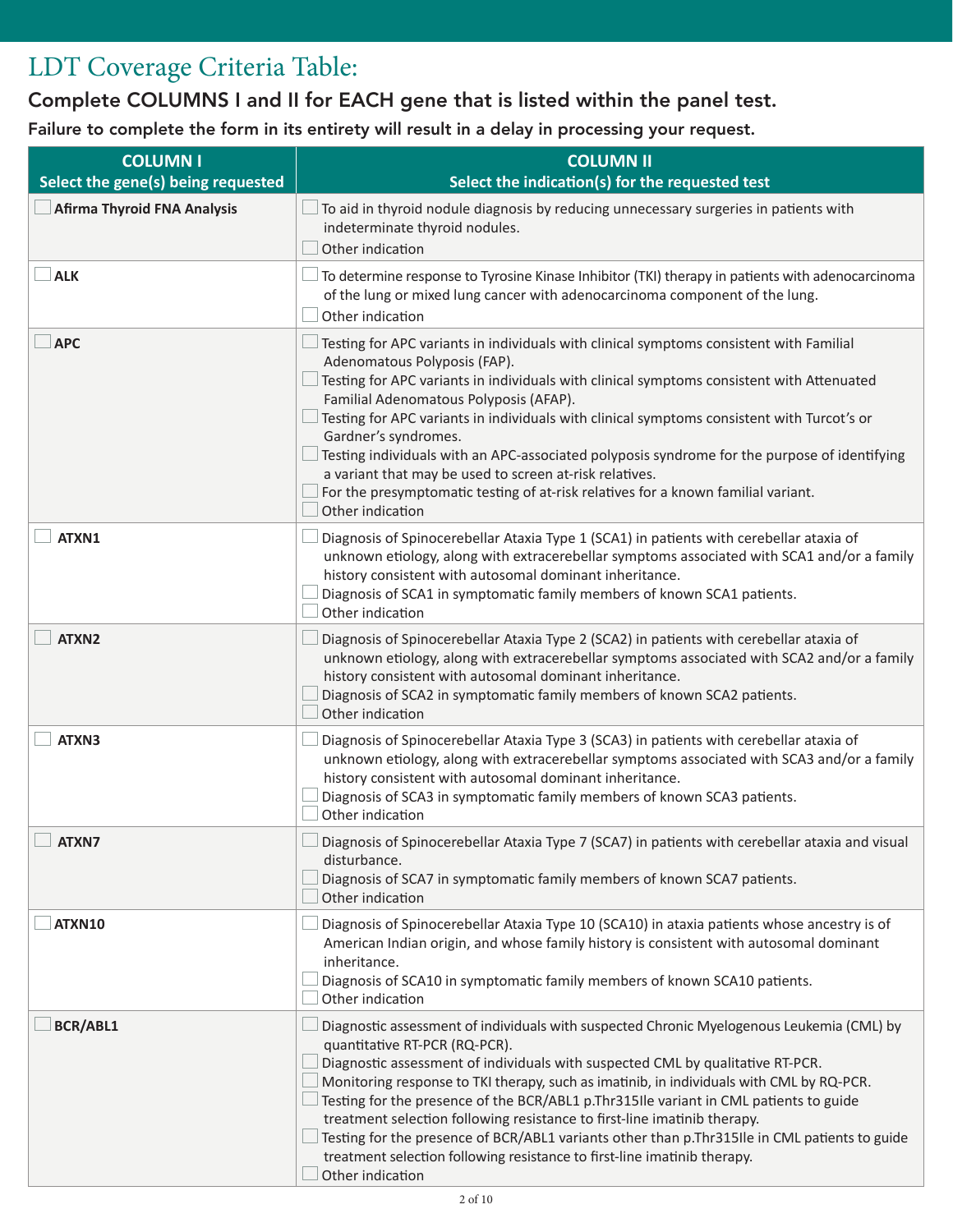| <b>BMPR1A</b>                   | To clarify the diagnosis of individuals with Juvenile Polyposis Syndrome (JPS).<br>If a known SMAD4 mutation is in the family, genetic testing should be performed in the first<br>six months of life due to hereditary hemorrhagic telangiectasia risk.<br>Other indication                                                                                                                                                                                                                                                                                                                                                                                                                                                                 |
|---------------------------------|----------------------------------------------------------------------------------------------------------------------------------------------------------------------------------------------------------------------------------------------------------------------------------------------------------------------------------------------------------------------------------------------------------------------------------------------------------------------------------------------------------------------------------------------------------------------------------------------------------------------------------------------------------------------------------------------------------------------------------------------|
| <b>BRAF</b>                     | To predict response to vemurafenib therapy in patients with a positive cobas 4800 BRAF<br>mutation test result.<br>To predict response to trametinib monotherapy in advanced melanoma patients with a<br>positive BRAF p.Val600GLu and/or p.Val600Lys test result.<br>To predict response to dabrafenib monotherapy in advanced melanoma patients with a<br>positive BRAF p.Val600Glu test result.<br>To predict response to trametinib and dabrafenib combination therapy in advanced melanoma<br>patients with a positive BRAF p.Val600Glu and/or p.Val600Lys test result.<br>For individuals with indeterminate thyroid Fine-Needle Aspiration (FNA) biopsy cytology for<br>diagnosis of papillary thyroid carcinoma.<br>Other indication |
| <b>BRCA1/BRCA2</b>              | Please provide the clinical indication(s) for BRCA1/BRCA2 gene testing:                                                                                                                                                                                                                                                                                                                                                                                                                                                                                                                                                                                                                                                                      |
| <b>CACNA1A</b>                  | Diagnosis of Spinocerebellar Ataxia Type 6 (SCA6) in patients with cerebellar ataxia with<br>dysarthria and/or nystagmus.<br>Diagnosis of SCA6 in symptomatic family members of known SCA6 patients.<br>Other indication                                                                                                                                                                                                                                                                                                                                                                                                                                                                                                                     |
| CALM1, CASQ2, RYR2, and/or TRDN | To confirm a diagnosis of Catecholaminergic Polymorphic Ventricular Tachycardia (CPVT) in<br>patients with clinically diagnosed or suspected CPVT.<br>Other indication                                                                                                                                                                                                                                                                                                                                                                                                                                                                                                                                                                       |
| CDH1                            | For large rearrangements in the CDH1 gene for the treatment of Hereditary Diffuse Gastric<br>Cancer (HDGC).<br>Other indication                                                                                                                                                                                                                                                                                                                                                                                                                                                                                                                                                                                                              |
| <b>CEBPA</b>                    | To guide the treatment decisions for individuals with Acute Myeloid Leukemia (AML).<br>Other indication                                                                                                                                                                                                                                                                                                                                                                                                                                                                                                                                                                                                                                      |
| <b>CFTR</b>                     | Confirmation of diagnosis in individuals showing clinical symptoms of Cystic Fibrosis (CF) or<br>having a high sweat chloride level.<br>Identification of newborns who are affected with CF.<br>Identification of individuals with the p.Gly551Asp variant who will respond to treatment with<br>ivacaftor.<br>Male infertility testing and treatment.<br>Preconception and prenatal carrier screening in accordance with the most current ACOG<br>guidelines.<br>Other indication                                                                                                                                                                                                                                                           |
| <b>Chimerism Analysis</b>       | For the management and treatment of stem cell transplant patients.<br>Other indication                                                                                                                                                                                                                                                                                                                                                                                                                                                                                                                                                                                                                                                       |
| Chromosome 22q11.2              | Confirmation of diagnosis in an individual suspected of chromosome 22q11.2 deletion<br>syndrome based on clinical findings.<br>Other indication                                                                                                                                                                                                                                                                                                                                                                                                                                                                                                                                                                                              |
| COL1A1/COL1A2                   | For sequence variants in the COL1A1/COL1A2 genes for the diagnosis of Osteogenesis<br>Imperfecta (OI) when clinical and radiological examination and family history provide<br>inadequate information for diagnosis of OI.<br>Other indication                                                                                                                                                                                                                                                                                                                                                                                                                                                                                               |
| COL3A1                          | To confirm or establish a diagnosis of Ehlers-Danlos Syndrome Type 4 (EDS IV), also known as<br>vascular EDS, in patients with clinical symptoms or features of EDS IV.<br>Other indication                                                                                                                                                                                                                                                                                                                                                                                                                                                                                                                                                  |
| CYP2C9                          | For the initiation and management of warfarin treatment.<br>Other indication                                                                                                                                                                                                                                                                                                                                                                                                                                                                                                                                                                                                                                                                 |
| <b>CYP2C19</b>                  | To manage dosing of clopidogrel.<br>Other indication                                                                                                                                                                                                                                                                                                                                                                                                                                                                                                                                                                                                                                                                                         |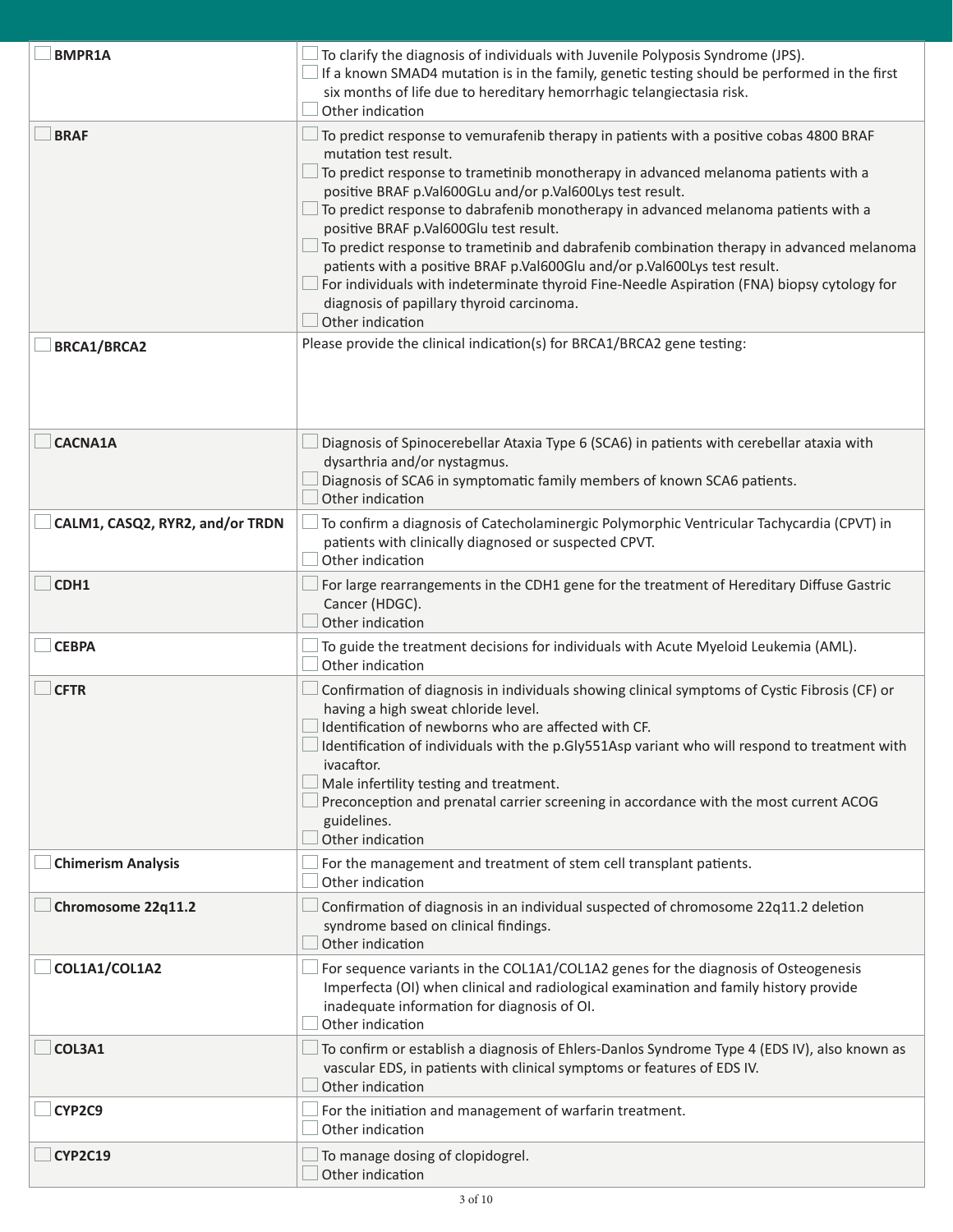| <b>Cytogenomic Constitutional</b><br><b>Microarray Analysis</b> | Diagnostic evaluation of patients suspected of having a genetic syndrome (i.e., have congenital<br>anomalies, dysmorphic features, Developmental Delay (DD), and/or intellectual disability).<br>Diagnostic evaluation of individuals with Autism Spectrum Disorder (ASD), including autism,<br>Asperger syndrome, and pervasive developmental disorder.<br>Other indication                                                                                                                                                                                                                                                                                                                                                                                                                                                                    |
|-----------------------------------------------------------------|-------------------------------------------------------------------------------------------------------------------------------------------------------------------------------------------------------------------------------------------------------------------------------------------------------------------------------------------------------------------------------------------------------------------------------------------------------------------------------------------------------------------------------------------------------------------------------------------------------------------------------------------------------------------------------------------------------------------------------------------------------------------------------------------------------------------------------------------------|
| DAZ/SRY                                                         | To detect submicroscopic deletions involving the Y chromosome in the evaluation of men with<br>infertility secondary to azoospermia, oligozoospermia, or teratozoospermia.<br>Other indication                                                                                                                                                                                                                                                                                                                                                                                                                                                                                                                                                                                                                                                  |
| <b>DMD</b>                                                      | For diagnostic DMD testing (deletion and duplication analysis with reflex to complete gene<br>sequencing) in males or females exhibiting symptoms of Duchenne Muscular Dystrophy<br>(DMD) or Becker Muscular Dystrophy (BMD).<br>Other indication                                                                                                                                                                                                                                                                                                                                                                                                                                                                                                                                                                                               |
| <b>DMPK</b>                                                     | Confirmation of a diagnosis of Myotonic Dystrophy Type 1 (DM1) or Type 2 (DM2) in<br>symptomatic patients.<br>Diagnosis of DM1 or DM2 in asymptomatic adults who are at an increased risk of DM1 or<br>DM2 through a positive family history.<br>Other indication                                                                                                                                                                                                                                                                                                                                                                                                                                                                                                                                                                               |
| DSC2, DSG2, DSP, JUP, PKP2, RYR2,<br>TGFB3, and/or TMEM43       | For sequence variants in the DSC2, DSG2, DSP, JUP, PKP2, RYR2, TGFB3, and TMEM43 genes to<br>confirm a diagnosis of Arrhythmogenic Right Ventricular Dysplasia/Cardiomyopathy (ARVD/C)<br>in probands.<br>For a known familial sequence variant in the DSC2, DSG2, DSP, PKP2, or TMEM43 gene for<br>at-risk relatives of probands with International Task Force (ITF)-confirmed ARVD/C to confirm<br>a diagnosis of ARVD/C in those whose symptoms meet the ITF-diagnostic criteria.<br>Other indication                                                                                                                                                                                                                                                                                                                                        |
| DYT1/TOR1A                                                      | For genetic testing for sequence variants of DYT1 for patients with primary dystonia with onset<br>< 30 years of age.<br>For genetic testing for sequence variants of DYT1 for patients with primary dystonia with onset<br>$\geq$ 30 years of age who have a relative who developed dystonia aged < 30 years.<br>Other indication                                                                                                                                                                                                                                                                                                                                                                                                                                                                                                              |
| <b>EGFR</b>                                                     | To help guide administration of Epidermal Growth Factor Receptor (EGFR) TKIs in the first-line<br>treatment of non-small cell lung cancer.<br>Other indication                                                                                                                                                                                                                                                                                                                                                                                                                                                                                                                                                                                                                                                                                  |
| F2                                                              | Diagnostic evaluation of individuals with a prior Venous Thromboembolism (VTE) during<br>pregnancy or puerperium.<br>For patients with VTE with a personal or family history of recurrent VTE (more than two in the<br>same person).<br>For patients with their first VTE before age 50 with no precipitating factors.<br>For venous thrombosis at unusual sites such as the cerebral, mesenteric, portal, or hepatic<br>veins.<br>For VTE associated with the use of estrogen-containing oral contraceptives, Selective Estrogen<br>Receptor Modulators (SERMs), or Hormone Replacement Therapy (HRT).<br>To diagnose an inherited thrombophilia in female family members of individuals with an<br>inherited thrombophilia if the female family member is pregnant or considering pregnancy or<br>oral contraceptive use.<br>Other indication |
| F <sub>5</sub>                                                  | Diagnostic evaluation of individuals with a prior VTE during pregnancy or puerperium.<br>For patients with VTE with a personal or family history of recurrent VTE (more than two in<br>the same person).<br>For patients with their first VTE before age 50 with no precipitating factors.<br>For venous thrombosis at unusual sites such as the cerebral, mesenteric, portal, or<br>hepatic veins.<br>For VTE associated with the use of estrogen-containing oral contraceptives, Selective Estrogen<br>Receptor Modulators (SERMs), or Hormone Replacement Therapy (HRT).<br>To diagnose an inherited thrombophilia in female family members of individuals with an<br>inherited thrombophilia if the female family member is pregnant or considering pregnancy<br>or oral contraceptive use.<br>Other indication                             |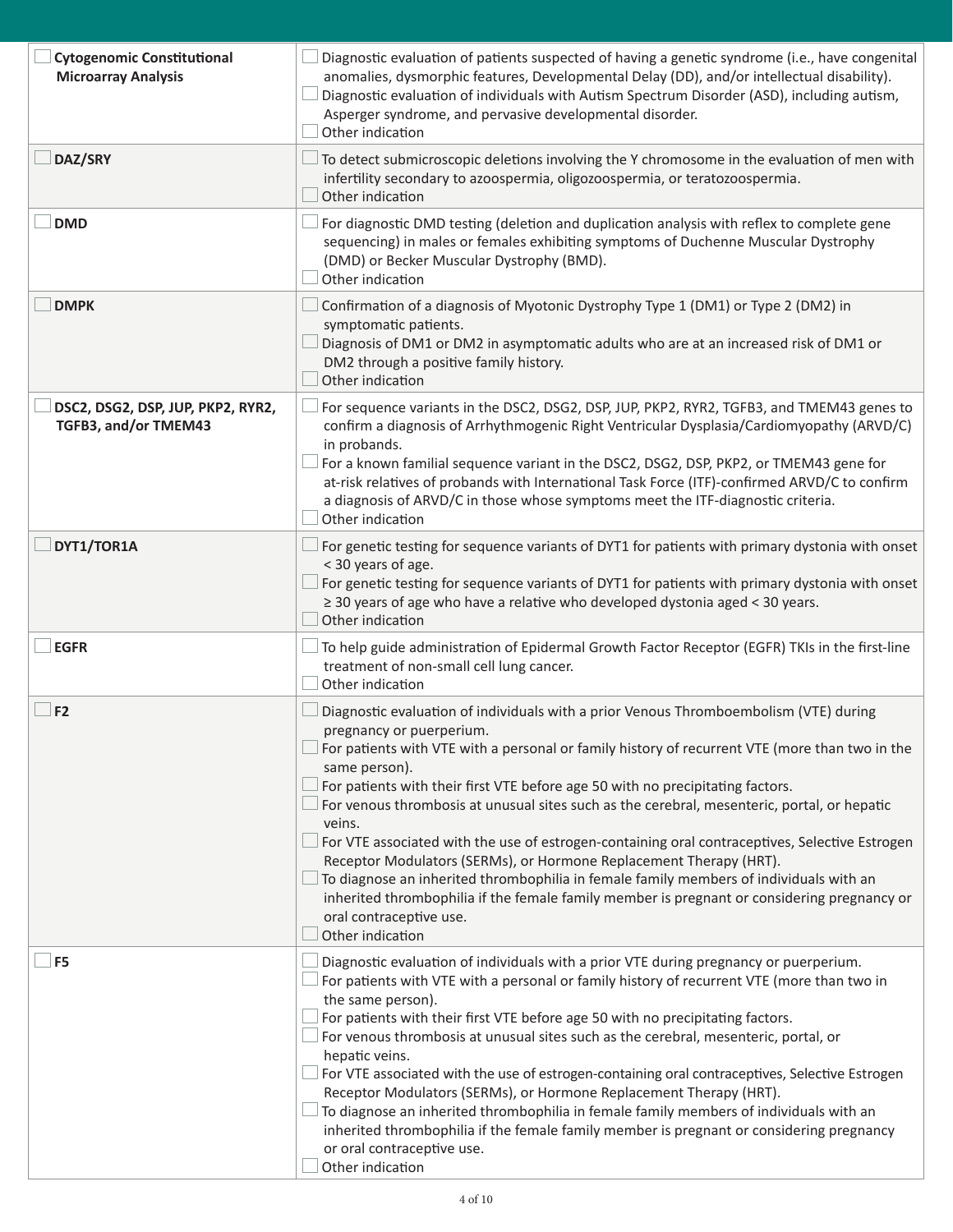| FBN1        | To facilitate the diagnosis of Marfan syndrome in patients who do not fulfill the Ghent<br>diagnostic criteria, but have at least one major feature of the condition.<br>To facilitate the diagnosis of Marfan syndrome in the at-risk relatives of patients carrying<br>known disease-causing variants.<br>Other indication                                                                                                                                                                                                                                                                                                                                                                                                   |
|-------------|--------------------------------------------------------------------------------------------------------------------------------------------------------------------------------------------------------------------------------------------------------------------------------------------------------------------------------------------------------------------------------------------------------------------------------------------------------------------------------------------------------------------------------------------------------------------------------------------------------------------------------------------------------------------------------------------------------------------------------|
| <b>FLCN</b> | To confirm a diagnosis of Birt-Hogg-Dubé Syndrome (BHD) in patients with suspected BHD.<br>Other indication                                                                                                                                                                                                                                                                                                                                                                                                                                                                                                                                                                                                                    |
| FLT3        | For diagnosis and prognosis in AML.<br>Other indication                                                                                                                                                                                                                                                                                                                                                                                                                                                                                                                                                                                                                                                                        |
| FMR1        | <b>FMR1</b> gene testing:                                                                                                                                                                                                                                                                                                                                                                                                                                                                                                                                                                                                                                                                                                      |
|             | Testing for CGG repeat length for diagnosis of patients of either sex with mental retardation,<br>intellectual disability, developmental delay, or autism.<br>Other indication                                                                                                                                                                                                                                                                                                                                                                                                                                                                                                                                                 |
|             | FMR1 gene testing for Fragile X-Associated Tremor/Ataxia Syndrome:                                                                                                                                                                                                                                                                                                                                                                                                                                                                                                                                                                                                                                                             |
|             | Males and females older than age 50 years who have progressive cerebellar ataxia and                                                                                                                                                                                                                                                                                                                                                                                                                                                                                                                                                                                                                                           |
|             | intention tremor with or without a positive family history of FMR1-related disorders in whom<br>other common causes of ataxia have been excluded.<br>Women with unexplained Premature Ovarian Insufficiency (POI).<br>Other indication                                                                                                                                                                                                                                                                                                                                                                                                                                                                                         |
| <b>GCK</b>  | Diagnosis of Maturity-Onset Diabetes of the Young Type 2 (MODY2) in patients with<br>hyperglycemia or non-insulin-dependent diabetes who have a family history of abnormal<br>glucose metabolism in at least two consecutive generations, with the patient or $\geq 1$ family<br>member(s) diagnosed before age 25.<br>Other indication                                                                                                                                                                                                                                                                                                                                                                                        |
| GJB2        | Diagnosis of DFNB1 or DFNA3 in individuals with nonsyndromic hearing loss to aid in treatment.<br>Other indication                                                                                                                                                                                                                                                                                                                                                                                                                                                                                                                                                                                                             |
| GJB6        | Diagnosis of DFNB1 or DFNA3 in individuals with nonsyndromic hearing loss to aid in treatment.<br>Other indication                                                                                                                                                                                                                                                                                                                                                                                                                                                                                                                                                                                                             |
| HBA1/HBA2   | To confirm the diagnosis of alpha-thalassemia in a symptomatic individual.<br>To confirm the diagnosis in a pregnant woman with low hemoglobin when alpha-thalassemia<br>is suspected.<br>Other indication                                                                                                                                                                                                                                                                                                                                                                                                                                                                                                                     |
| <b>HEXA</b> | As an adjunct to biochemical testing in patients with low hexosaminidase A levels in blood.<br>When individuals are identified with apparent deficiency of hexosaminidase A enzymatic<br>activity, targeted mutation analysis can then be used to distinguish pseudodeficiency alleles<br>from disease-causing alleles.<br>Other indication                                                                                                                                                                                                                                                                                                                                                                                    |
| <b>HFE</b>  | Diagnosis of patients with or without symptoms of iron overload with a serum transferrin<br>saturation >45% and/or elevated serum ferritin.<br>Other indication                                                                                                                                                                                                                                                                                                                                                                                                                                                                                                                                                                |
| <b>HLA</b>  | To determine histocompatibility of tissue between organ and bone marrow donors and<br>recipients prior to transplant.<br>For platelet transfusion for patients refractory to treatment due to alloimmunization.<br>Diagnosis of celiac disease in symptomatic patients with equivocal results on small bowel<br>biopsy and serology, or in previously symptomatic patients who are asymptomatic while on a<br>gluten-free diet.<br>Testing for the HLA-B*1502 allele prior to initiating treatment with carbamazepine in patients<br>from high-risk ethnic groups.<br>Testing for the HLA-B*5701 allele for hypersensitivity reactions in patients prior to initiation or<br>reinitiation with treatments containing abacavir. |
|             | Testing for the HLA-B*58:01 allele in patients prior to initiating treatment with allopurinol.<br>Other indication                                                                                                                                                                                                                                                                                                                                                                                                                                                                                                                                                                                                             |
| HNF1A       | Diagnosis of Maturity-Onset Diabetes of the Young Type 3 (MODY3) in patients with<br>hyperglycemia or non-insulin-dependent diabetes who have a family history of abnormal<br>glucose metabolism in at least two consecutive generations, with the patient or $\geq 1$ family<br>member(s) diagnosed before age 25.<br>Other indication                                                                                                                                                                                                                                                                                                                                                                                        |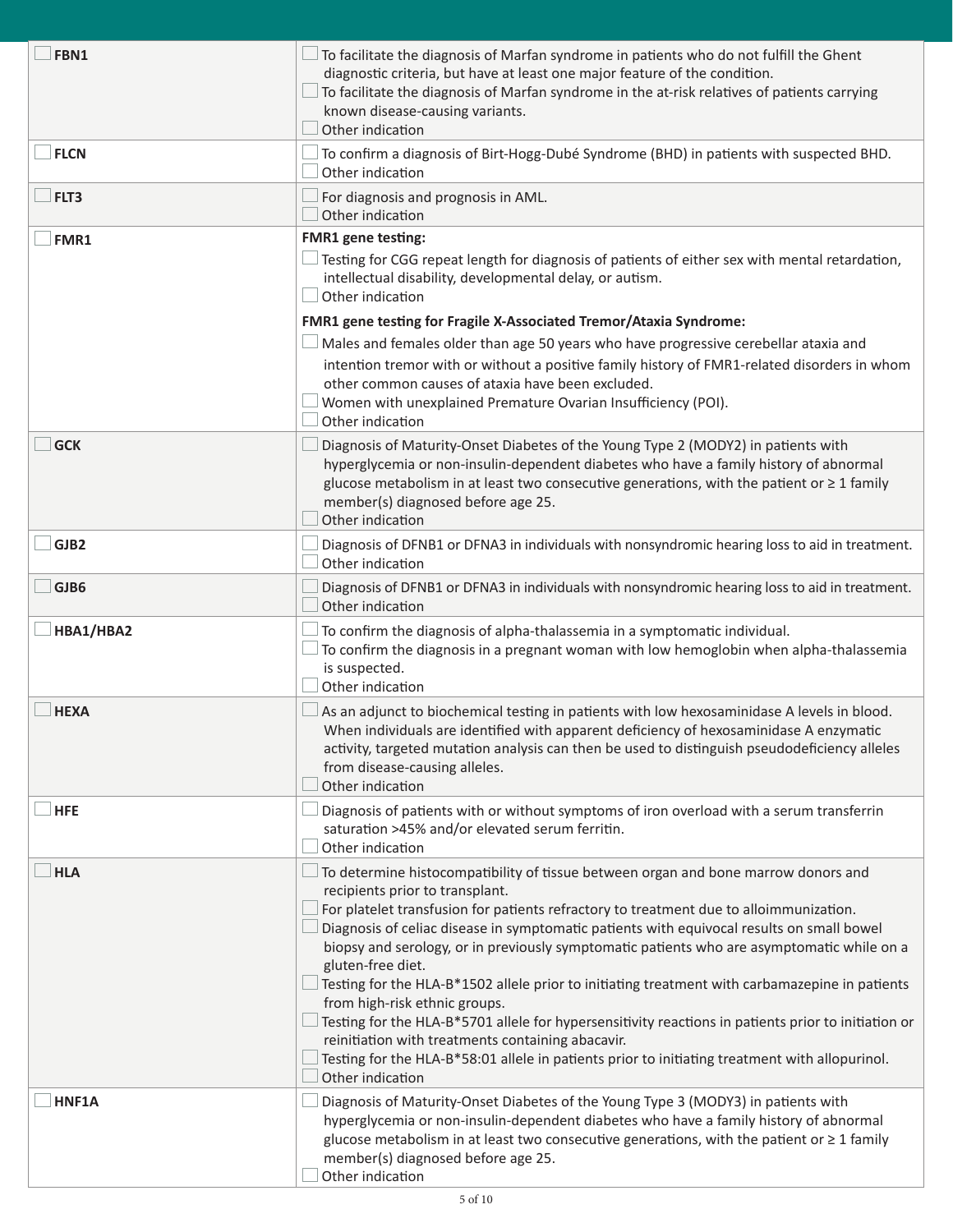| HNF1B                                       | Diagnosis of Maturity-Onset Diabetes of the Young Type 5 (MODY5) in patients with<br>hyperglycemia or non-insulin-dependent diabetes who have a family history of abnormal<br>glucose metabolism in at least two consecutive generations, with the patient or $\geq 1$ family<br>member(s) diagnosed before age 25, and who have structural or functional abnormalities of<br>the kidneys.<br>Other indication                                     |
|---------------------------------------------|----------------------------------------------------------------------------------------------------------------------------------------------------------------------------------------------------------------------------------------------------------------------------------------------------------------------------------------------------------------------------------------------------------------------------------------------------|
| HNF4A                                       | Diagnosis of Maturity-Onset Diabetes of the Young Type 1 (MODY1) in patients with<br>hyperglycemia or non-insulin-dependent diabetes who have a family history of abnormal<br>glucose metabolism in at least two consecutive generations, with the patient or ≥ 1 family<br>member(s) diagnosed before age 25.<br>Other indication                                                                                                                 |
| <b>HTT</b>                                  | To test for CAG repeat length for diagnosis of Huntington Chorea/Disease (HD) in patients<br>suspected of having HD in the absence of a family history of HD.<br>Other indication                                                                                                                                                                                                                                                                  |
| <b>IGH</b>                                  | For medical management of patients with Acute Lymphoblastic Leukemia (ALL) through<br>analysis of rearrangements in the IGH gene to estimate Minimal Residual Disease (MRD) levels.<br>For diagnostic evaluation of rearrangements in the IGH gene in patients with suspected B-cell<br>Non-Hodgkin's Lymphoma (NHL), but in whom clinical, immunophenotypic, and histologic<br>evaluation have provided inconclusive results.<br>Other indication |
| <b>IGK</b>                                  | For medical management of patients with ALL through analysis of rearrangements in the IGK<br>gene to estimate MRD levels.<br>For diagnostic evaluation of rearrangements in the IGK gene in patients with suspected B-cell<br>NHL, but in whom clinical, immunophenotypic, and histologic evaluations have provided<br>inconclusive results.<br>Other indication                                                                                   |
| <b>IL28B</b>                                | For IL28B single nucleotide polymorphism (SNP) testing in patients with chronic Hepatitis C<br>Virus (HCV) genotype 1 being considered for treatment with PegIFN/RBV dual therapy.<br>Other indication                                                                                                                                                                                                                                             |
| <b>JAK2</b>                                 | Diagnostic evaluation of individuals presenting with clinical, laboratory, or pathological<br>findings suggesting classic forms of myeloproliferative neoplasms (MPN), that is, Polycythemia<br>Vera (PV), Essential Thrombocythemia (ET), or Primary Myelofibrosis (PMF).<br>Diagnostic evaluation of PV through JAK2 Exon 12 variant detection in JAK2 p.Val617Phe<br>negative individuals.<br>$\Box$ Other indication                           |
| KCNQ1, KCNH2, SCN5A, KCNE1,<br>and/or KCNE2 | For patients with suspected familial Long QT Syndrome for confirmation of diagnosis and<br>treatment.<br>Other indication                                                                                                                                                                                                                                                                                                                          |
| <b>KIT</b>                                  | To confirm a diagnosis of a gastrointestinal stromal tumor (GIST) in patients who are negative<br>by immunostaining.<br>To determine primary resistance to treatment with TKIs in patients with an advanced<br>metastatic or unresectable GIST.<br>To determine primary resistance to preoperative or postoperative treatment of a GIST<br>with TKIs.<br>Other indication                                                                          |
| <b>KMT2D and/or KDM6A</b>                   | To confirm a diagnosis of Kabuki Syndrome (KS) in patients with symptoms compatible with KS.<br>Other indication                                                                                                                                                                                                                                                                                                                                   |
| <b>KRAS</b>                                 | To help guide administration of anti-EGFR monoclonal antibodies.<br>Other indication                                                                                                                                                                                                                                                                                                                                                               |
| MECP <sub>2</sub>                           | Testing for MECP2 sequence variants in patients who meet established clinical diagnostic<br>criteria for classic or variant Rett Syndrome (RS).<br>Testing for MECP2 sequence variants in patients who have symptoms of RS, but do not meet<br>established clinical diagnostic criteria.<br>Other indication                                                                                                                                       |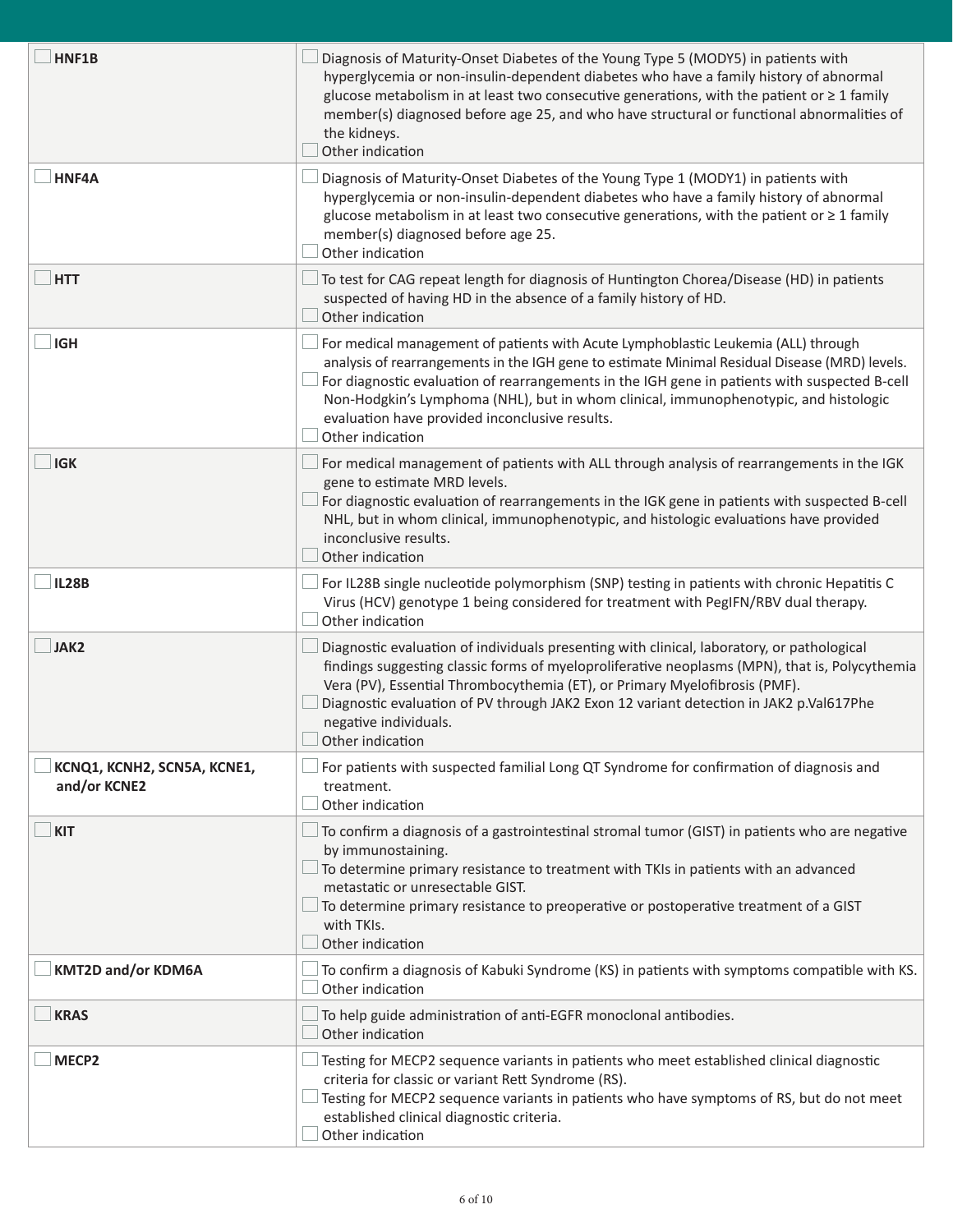| <b>MEFV</b>                                                              | In patients exhibiting symptoms of Familial Mediterranean Fever (FMF), including periodic<br>episodes of fever in combination with peritonitis, pleuritic, arthritis, and erysipelas-like<br>erythema.<br>In patients from ethnic groups considered at high risk for FMF who present with nephrotic<br>syndrome or amyloidosis, but do not meet the diagnostic criteria for FMF.<br>Other indication                                     |
|--------------------------------------------------------------------------|------------------------------------------------------------------------------------------------------------------------------------------------------------------------------------------------------------------------------------------------------------------------------------------------------------------------------------------------------------------------------------------------------------------------------------------|
| MLH1, MSH2, MSH6, MSI, PMS2,<br>and/or EPCAM                             | Please provide the clinical indication(s) for genetic testing for Lynch Syndrome (LS)/MLH1, MSH2,<br>MSH6, MSI, PMS2, and/or EPCAM:                                                                                                                                                                                                                                                                                                      |
| <b>MPL</b>                                                               | Diagnostic evaluation of Myeloproliferative Leukemia (MPL) variants to include Trp515Leu and<br>Trp515Lys in JAK2 p.Val617Phe-negative individuals showing symptoms.<br>Other indication                                                                                                                                                                                                                                                 |
| <b>MUTYH</b>                                                             | Diagnosis of MYH-Associated Polyposis (MAP) in APC-negative colorectal polyposis patients,<br>or in polyposis patients who have a family history consistent with autosomal recessive<br>inheritance.<br>Diagnosis of MAP in asymptomatic siblings of patients with known MYH variants.<br>Other indication                                                                                                                               |
| <b>Noninvasive Prenatal Screening for</b><br>Trisomies 13, 18, 21, X & Y | In singleton pregnancies with a high risk of fetal aneuploidy.<br>Other indication                                                                                                                                                                                                                                                                                                                                                       |
|                                                                          | Note, the high-risk criteria is as follows:<br>- Maternal age 35 years or older at delivery<br>- Sonographic findings indicating an increased risk of aneuploidy<br>- History of a prior pregnancy with a trisomy<br>- Positive screening results for aneuploidy, including first trimester, sequential, integrated, or<br>quadruple screen<br>- Parental balanced Robertsonian translocation with increased risk for trisomy 13 or 21   |
| NPM1                                                                     | To guide treatment decisions for individuals with AML.<br>Other indication                                                                                                                                                                                                                                                                                                                                                               |
| <b>NRAS</b>                                                              | For patients with metastatic colorectal cancer who are being considered for treatment with<br>anti-EGFR monoclonal antibodies, and who have had negative KRAS gene testing.<br>Other indication                                                                                                                                                                                                                                          |
| Oncotype DX® Breast Cancer Assay<br>(Oncotype DX®)                       | Estrogen Receptor (ER) positive (+), lymph node (LN) negative (-), human EGFR 2 negative<br>(HER2-) breast cancer patients who are considering whether to use adjuvant chemotherapy in<br>addition to standard hormone therapy.<br>ER+, HER2- breast cancer patients with 1-3 involved ipsilateral axillary lymph nodes who are<br>considering whether to use adjuvant chemotherapy in addition to hormonal therapy.<br>Other indication |
| PAX8                                                                     | For individuals with indeterminate thyroid FNA biopsy cytology for diagnosis of papillary<br>thyroid carcinoma.<br>Other indication                                                                                                                                                                                                                                                                                                      |
| <b>PDGFRA</b>                                                            | To confirm a diagnosis of a GIST in patients who are negative by immunostaining.<br>To determine primary resistance to treatment with TKIs in patients with an advanced<br>metastatic or unresectable GIST.<br>To determine primary resistance to preoperative or postoperative treatment of a GIST with TKIs.<br>Other indication                                                                                                       |
| PML/RARalpha                                                             | Diagnostic assessment of individuals with suspected acute promyelocytic leukemia (APL) by<br>quantitative RT-PCR (RQ-PCR).<br>Diagnostic assessment of individuals with suspected APL by qualitative RT-PCR.<br>Monitoring response to treatment and disease progression in individuals with APL by RQ-PCR.<br>Other indication                                                                                                          |
| <b>PMP22</b>                                                             | For the accurate diagnosis and classification of hereditary polyneuropathies.<br>Other indication                                                                                                                                                                                                                                                                                                                                        |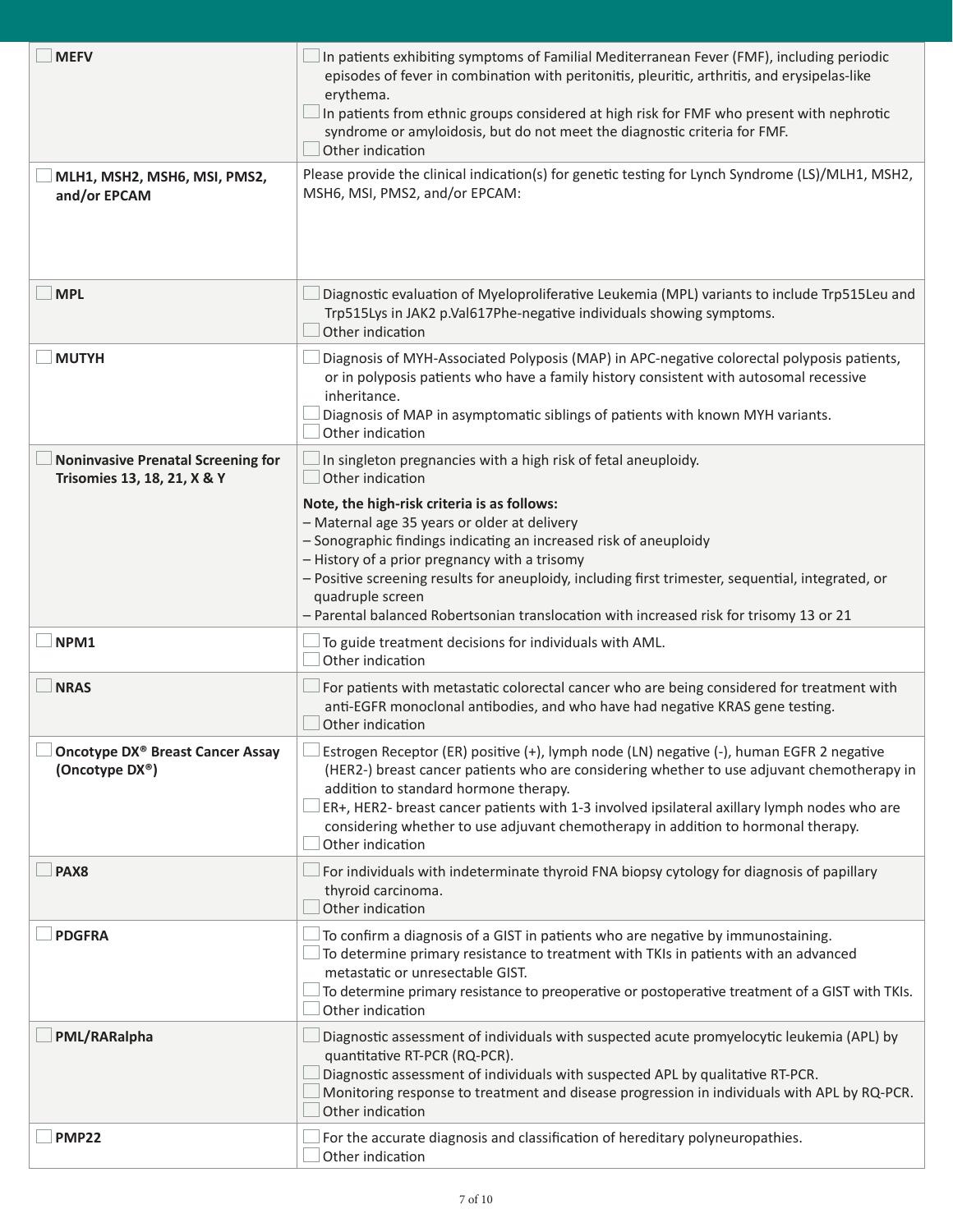| PPP2R2B                                                | Diagnosis of Spinocerebellar Ataxia Type 12 (SCA12) in patients with action tremor of the<br>upper extremities and signs of cerebellar and cortical dysfunction, in addition to Indian<br>ancestry and a family history consistent with autosomal dominant inheritance.<br>Diagnosis of SCA12 in symptomatic family members of known SCA12 patients.<br>Other indication                                                                                                                                                                                                                                                                                                                                                     |
|--------------------------------------------------------|------------------------------------------------------------------------------------------------------------------------------------------------------------------------------------------------------------------------------------------------------------------------------------------------------------------------------------------------------------------------------------------------------------------------------------------------------------------------------------------------------------------------------------------------------------------------------------------------------------------------------------------------------------------------------------------------------------------------------|
| PRSS1                                                  | A family history of pancreatitis in a first-degree (parent, sibling, child) or second-degree<br>(aunt, uncle, grandparent) relative;<br>An unexplained episode of documented pancreatitis occurring in a child that has required<br>hospitalization, and where there is significant concern that hereditary pancreatitis should be<br>excluded;<br>Recurrent (two or more separate, documented episodes with hyper-amylasemia) attacks of<br>acute pancreatitis for which there is no explanation (anatomical anomalies, ampullary or main<br>pancreatic strictures, trauma, viral infection, gallstones, alcohol, drugs, hyperlipidemia, etc.);<br>or<br>Unexplained (idiopathic) chronic pancreatitis.<br>Other indication |
| <b>PTEN</b>                                            | For patients with ASDs and macrocephaly (Head circumference greater than 2 standard above<br>the mean for age).<br>PTEN variant testing in individuals suspected of being affected with Cowden Syndrome (CS) or<br>Bannayan-Riley-Ruvalcaba Syndrome (BRRS).<br>Other indication                                                                                                                                                                                                                                                                                                                                                                                                                                             |
| <b>RET</b>                                             | Multiple endocrine neoplasia type 2 (MEN2) gene testing in patients with the clinical<br>manifestations of MEN2A, MEN2B, or familial medullary thyroid carcinoma (FMTC), including<br>those with apparently sporadic Medullary Thyroid Carcinoma (MTC) or pheochromocytoma.<br>MEN2 gene testing to confirm a diagnosis in the at-risk relatives of genetically confirmed<br>MEN2 patients.<br>Other indication                                                                                                                                                                                                                                                                                                              |
| <b>ROS1</b>                                            | For patients who have wild type (negative) EGFR or ALK gene testing, reflex testing to ROS1<br>should be ordered for the treatment of non-small cell lung carcinoma.<br>Other indication                                                                                                                                                                                                                                                                                                                                                                                                                                                                                                                                     |
| RYR1                                                   | To test clinically confirmed Malignant Hyperthermia Susceptibility (MHS) patients for variants<br>in the RYR1 gene to facilitate diagnostic testing in at-risk relatives.<br>To diagnose MHS in at-risk relatives of patients with clinically confirmed MHS.<br>Other indication                                                                                                                                                                                                                                                                                                                                                                                                                                             |
| SDHA, SDHB, SDHC, SDHD, SDHAF2,<br>MAX, and/or TMEM127 | To diagnose a hereditary paraganglioma (PGL) or pheochromocytoma (PCC) syndrome in<br>patients with PGLs and/or PCCs.<br>Other indication                                                                                                                                                                                                                                                                                                                                                                                                                                                                                                                                                                                    |
| SERPINA1                                               | For guidance in diagnosis of inconclusive cases of Alpha-1 Antitrypsin Deficiency (AATD) in<br>individuals with Chronic Obstructive Pulmonary Disease (COPD), unexplained liver disease,<br>family history of AATD, or environmental exposures leading to airflow obstruction after serum<br>Alpha-1 Antitrypsin (AAT) protein levels and protein phenotyping has been completed.<br>Other indication                                                                                                                                                                                                                                                                                                                        |
| SMAD4                                                  | To clarify the diagnosis of individuals with JPS.<br>If a known SMAD4 mutation is in the family, genetic testing should be performed in the first<br>six months of life due to hereditary hemorrhagic telangiectasia risk.<br>Other indication                                                                                                                                                                                                                                                                                                                                                                                                                                                                               |
| SMN1/SMN2                                              | Diagnosis of patients with hypotonia and muscle weakness who are suspected of having<br>Spinal Muscular Atrophy (SMA).<br>Other indication                                                                                                                                                                                                                                                                                                                                                                                                                                                                                                                                                                                   |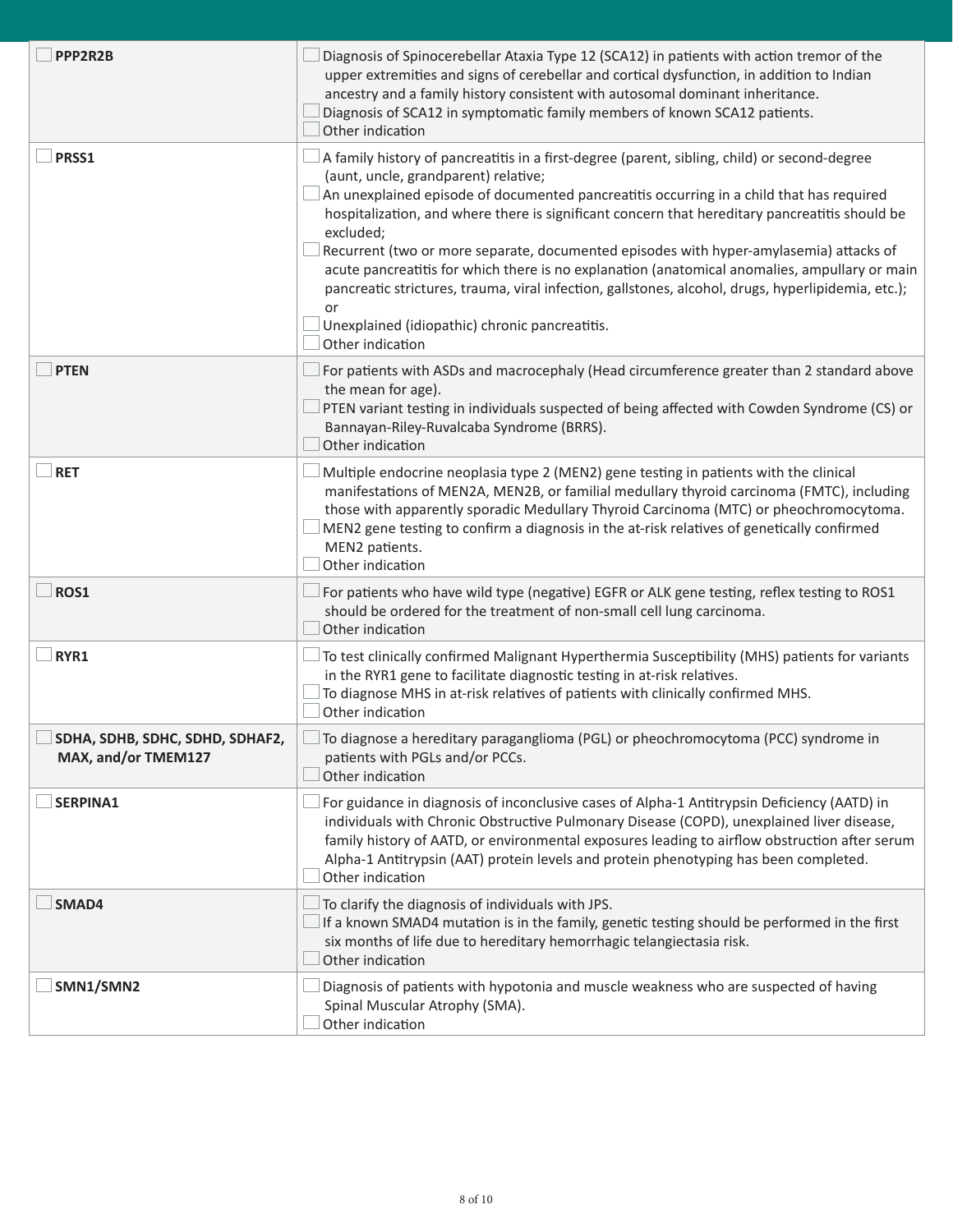| SNRPN/UBE3A                                   | When a clinical diagnosis of Prader-Willi Syndrome (PWS) is suspected, the following findings<br>justify genetic testing:<br>From birth to age two: Hypotonia with poor suck (neonatal period).<br>From age two to age six: Hypotonia with history of poor suck, global developmental delay.<br>From age six to age 12: Hypotonia with history of poor suck, global developmental delay, ex-<br>cessive eating with central obesity if uncontrolled.<br>From age 13 years to adulthood: Cognitive impairment, usually mild intellectual disability;<br>excessive eating with central obesity if uncontrolled, hypothalamic hypogonadism and/or<br>typical behavior problems.<br>Other indication<br>When a clinical diagnosis of Angelman Syndrome is suspected, the following findings justify<br>genetic testing:<br>As part of the evaluation of patients with developmental delay, regardless of age.<br>$\Box$ As part of the evaluation of patients with a balance or movement disorder such as ataxia of<br>gait. May not appear as frank ataxia but can be forward lurching, unsteadiness, clumsiness,<br>or quick, jerky motions.<br>As part of the evaluation of patients with uniqueness of behavior: any combination of<br>frequent laughter/smiling; apparent happy demeanor; easily excitable personality, often with |
|-----------------------------------------------|-------------------------------------------------------------------------------------------------------------------------------------------------------------------------------------------------------------------------------------------------------------------------------------------------------------------------------------------------------------------------------------------------------------------------------------------------------------------------------------------------------------------------------------------------------------------------------------------------------------------------------------------------------------------------------------------------------------------------------------------------------------------------------------------------------------------------------------------------------------------------------------------------------------------------------------------------------------------------------------------------------------------------------------------------------------------------------------------------------------------------------------------------------------------------------------------------------------------------------------------------------------------------------------------------------------------------------------|
|                                               | uplifted hand-flapping or waving movements; hypermotoric behavior.<br>Speech impairment, none or minimal use of words; receptive and non-verbal communication<br>skills higher than verbal ones.<br>Other indication                                                                                                                                                                                                                                                                                                                                                                                                                                                                                                                                                                                                                                                                                                                                                                                                                                                                                                                                                                                                                                                                                                                |
| <b>STK11</b>                                  | To confirm a diagnosis of Peutz-Jeghers Syndrome (PJS) in proband patients with a<br>presumptive or probable diagnosis of PJS.<br>Other indication                                                                                                                                                                                                                                                                                                                                                                                                                                                                                                                                                                                                                                                                                                                                                                                                                                                                                                                                                                                                                                                                                                                                                                                  |
| <b>TBP</b>                                    | Diagnosis of Spinocerebellar Ataxia Type 17 (SCA17) in ataxia patients exhibiting variable<br>combinations of cognitive decline, psychiatric disturbance, and movement disorders.<br>Diagnosis of SCA17 in symptomatic family members of known SCA17 patients.<br>Diagnosis of SCA17 in patients suspected of having Huntington Disease (HD) who have<br>tested negative for a pathogenic variant in the HD gene.<br>Other indication                                                                                                                                                                                                                                                                                                                                                                                                                                                                                                                                                                                                                                                                                                                                                                                                                                                                                               |
| <b>TGFBR2</b>                                 | To facilitate the diagnosis of Marfan syndrome in patients testing negative for FBN1 gene variants.<br>Other indication                                                                                                                                                                                                                                                                                                                                                                                                                                                                                                                                                                                                                                                                                                                                                                                                                                                                                                                                                                                                                                                                                                                                                                                                             |
| <b>TP53</b>                                   | Diagnosis of patients satisfying the criteria for classic Li-Fraumeni Syndrome (LFS) or<br>Li-Fraumeni-Like Syndrome (LFLS), or the Chompret criteria for TP53 gene testing.<br>Other indication                                                                                                                                                                                                                                                                                                                                                                                                                                                                                                                                                                                                                                                                                                                                                                                                                                                                                                                                                                                                                                                                                                                                    |
| <b>TPMT</b>                                   | TPMT genotyping or phenotyping in patients with Inflammatory Bowel Disease (IBD) prior to<br>administration of thiopurines (azathioprine, 6-MP, and 6-TG).<br>Other indication                                                                                                                                                                                                                                                                                                                                                                                                                                                                                                                                                                                                                                                                                                                                                                                                                                                                                                                                                                                                                                                                                                                                                      |
| <b>TRG</b>                                    | Diagnosis and treatment of T-cell neoplasms.<br>Other indication                                                                                                                                                                                                                                                                                                                                                                                                                                                                                                                                                                                                                                                                                                                                                                                                                                                                                                                                                                                                                                                                                                                                                                                                                                                                    |
| UGT1A1                                        | Prior to irinotecan administration in patients with CRC to lower the starting dose of irinotecan<br>in patients with the UGT1A1*28/UGT1A1*28 genotype.<br>Prior to irinotecan administration in patients with CRC to increase the starting dose of irinotecan<br>in patients with the UGT1A1*1/UGT1A1*1 or UGT1A1*1/UGT1A1*28 genotypes.<br>Other indication                                                                                                                                                                                                                                                                                                                                                                                                                                                                                                                                                                                                                                                                                                                                                                                                                                                                                                                                                                        |
| <b>UPD</b>                                    | For neonates, infants, children or adults symptomatic for Beckwith-Wiedermann Syndrome<br>(BWS) to diagnose Uniparental Disomy (UPD) for chromosome 11.<br>Other indication                                                                                                                                                                                                                                                                                                                                                                                                                                                                                                                                                                                                                                                                                                                                                                                                                                                                                                                                                                                                                                                                                                                                                         |
| <b>VHL</b>                                    | Diagnosis of Von Hippel-Lindau (VHL) syndrome in patients presenting with pheochromocytoma,<br>paraganglioma, or central nervous system hemangioblastoma.<br>Confirmation of diagnosis in individuals with symptoms consistent with VHL syndrome.<br>Other indication                                                                                                                                                                                                                                                                                                                                                                                                                                                                                                                                                                                                                                                                                                                                                                                                                                                                                                                                                                                                                                                               |
| <b>VKORC1</b>                                 | For the initiation and management of warfarin treatment.<br>Other indication                                                                                                                                                                                                                                                                                                                                                                                                                                                                                                                                                                                                                                                                                                                                                                                                                                                                                                                                                                                                                                                                                                                                                                                                                                                        |
| Y Chromosome Microdeletion<br><b>Analysis</b> | For detecting submicroscopic deletions involving the Y chromosome in men with azoospermia,<br>oligozoospermia, or teratozoospermia.<br>Other indication                                                                                                                                                                                                                                                                                                                                                                                                                                                                                                                                                                                                                                                                                                                                                                                                                                                                                                                                                                                                                                                                                                                                                                             |